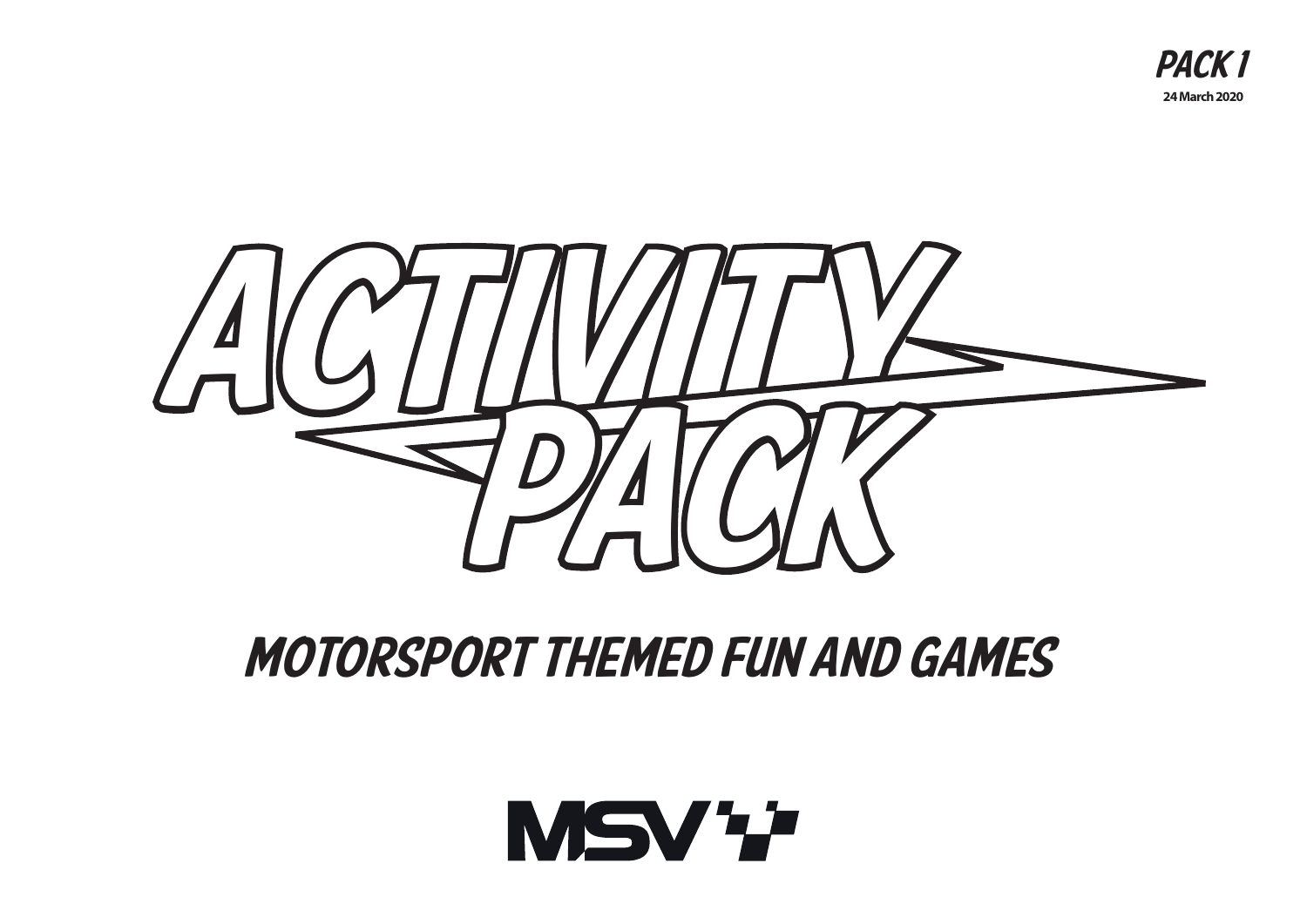

..........................

## **Using books or the internet, try and find out the answers to these questions about Brands Hatch, Donington Park, Oulton Park, Snetterton and Cadwell Park.**

| Who won the British Grand Prix at Brands Hatch in 1964?                                                               | 8 | See if you can find out what the land at Brands Hatch was<br>used for before it was a racing circuit.                                            |
|-----------------------------------------------------------------------------------------------------------------------|---|--------------------------------------------------------------------------------------------------------------------------------------------------|
| In which year was Cadwell Park racing circuit established?                                                            |   |                                                                                                                                                  |
| If you plot a route between Donington Park and Oulton Park by road,<br>how far is it?                                 | 9 | Pick a corner at Snetterton circuit and find out more about who it was<br>named after. Write down what you found out about why they were famous. |
| Who played James Hunt in the 2013 film Rush, which was partly<br>filmed at Brands Hatch, Snetterton and Cadwell Park? |   |                                                                                                                                                  |
| Who set the outright record of the Brands Hatch Grand Prix circuit in 1986?                                           |   | Make some note of other things you found out whilst<br>researching your answers.                                                                 |
| What is the nearest train station to Snetterton?                                                                      |   |                                                                                                                                                  |
| Which of MSV's five racing circuits would you find in the village of Little Buddworth?                                |   |                                                                                                                                                  |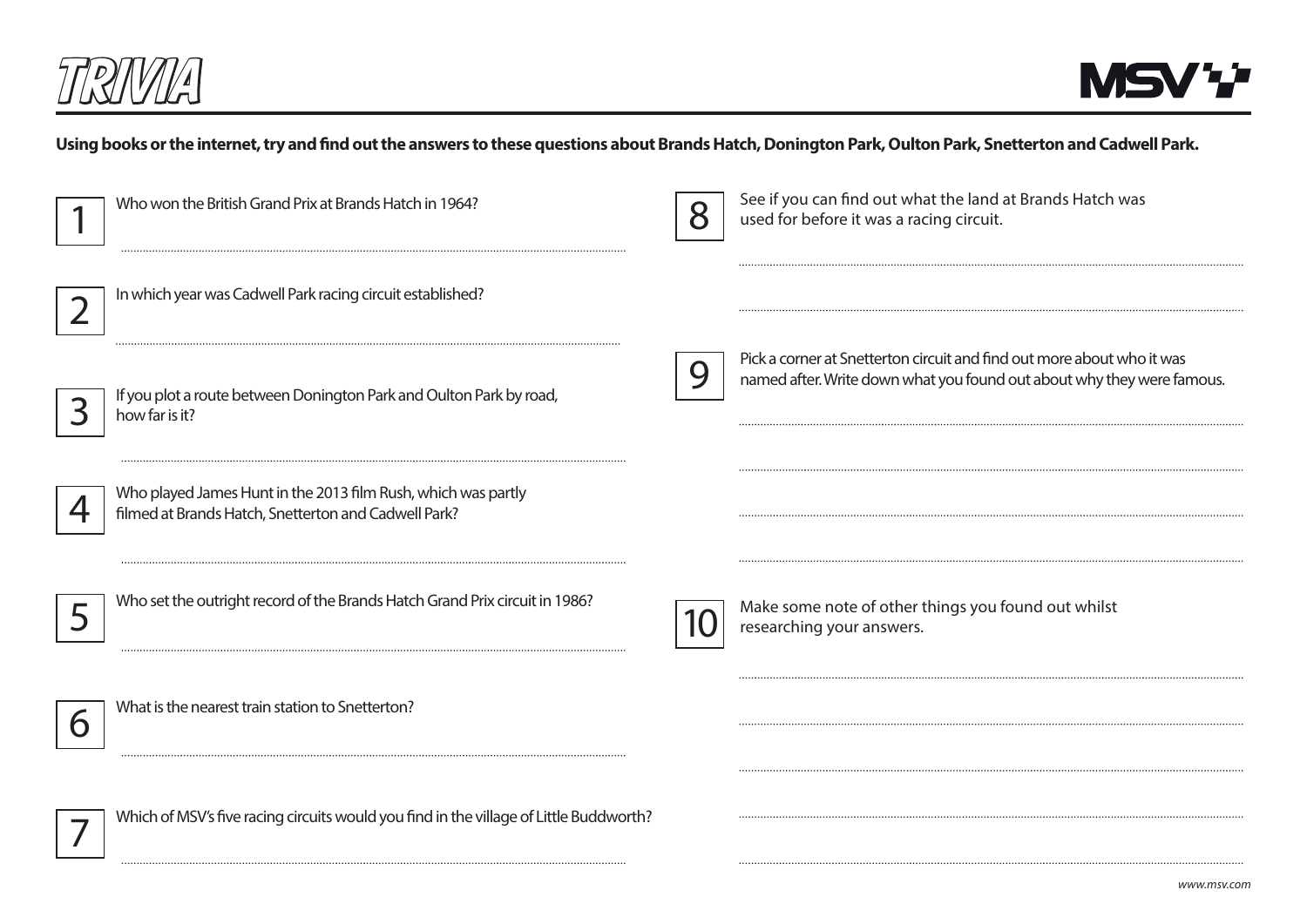



## MSV CORNER NAMES

Can you find all of the corner names listed below in the grid?

|        | Agostini                | Hall Bends        |
|--------|-------------------------|-------------------|
|        | $\Box$ Bentley Straight | Hawthorns         |
|        | Bomb Hole               | Hollywood         |
|        | $\Box$ Cascades         | Knickerbrook      |
|        | $\Box$ Charlies         | Lodge Corner      |
|        | $\Box$ Clearways        | Melbourne Loop    |
|        | $\Box$ Coppice          | Old Hall          |
|        | Coram                   | Paddock Hill      |
|        | Craner Curves           | Palmer            |
|        | Deer Leap               | Park              |
| $\Box$ | Dingle Dell             | Redgate           |
|        | Druids                  | Riches            |
|        | Goddards                | Shell Oils Corner |
|        | Gooseneck               | Starkeys Bridge   |
|        | Graham Hill             | The Mountain      |

 $D$  N  $\leq$  $\mathcal{D}$ R  $\mathsf{D}$  $\mathcal{C}$  $\mathcal{S}$  $\epsilon$  $\tau$ M  $\epsilon$  $\Omega$  $\cdot$ B  $\mathcal{S}$  $\sim$ G  $\circ$  $\mathsf{u}$  $\mathsf{x}$  $\mathsf{H}$  $\Omega$  $\mathbf{I}$  $\Omega$  $\Omega$  $\checkmark$ -11  $\leq$ E  $\mathcal{C}$ M  $\leq$  $\Omega$  $\mathsf{M}$  $\circ$ ς  $\vee$  $\mathbf{A}$  $\mathsf{M}$ D  $\leq$ M  $\mathsf{D}$ K  $H$ A W R R  $\mathcal{S}$ F G  $\mathsf{H}$ K G D ς B B B K  $\epsilon$  $\vee$ Н M  $\mathsf{N}$  $\tau$  $\circ$ F  $H$ Κ  $\mathsf{Y}$  $\mathsf{D}$ N E  $\circ$ 匕 E  $\mathbb{Z}$ B  $\mathcal{S}$  $\mathsf{D}$ B  $H_{\rm}$  $\mathsf{P}$ Ε R B C W U  $\circ$  $\circ$ N U  $\circ$ Ε M  $\mathsf{P}$ N  $\mathcal{C}$ E  $\mathsf{D}$ A G  $\circ$  $\mathcal{S}$  $\tau$ A  $\mathsf{P}$ C N  $\mathsf{D}$  $\Omega$  $\leq$  $\mathsf{x}$ K IJ Y  $\circ$ R G R R  $\kappa$  $Z$  $\mathsf{F}$  $\mathcal{S}$  $Z$  $\Omega$  $\tau$  $\mathbf{Y}$ R  $\mathbb{Z}$ G Κ E P G  $\mathsf{X}$  $\tau$ R  $H$  $\mathsf{D}$ Β  $\mathsf{S}$ B N A  $\mathbb{Z}$ R  $\mathsf{P}$ U A N  $\times$  $\mathsf{Y}$  $\circ$  $\mathsf{N}$ E E C  $\Omega$  $\mathcal{S}$  $\mathsf{D}$ N G Е  $\mathsf{D}$  $\tau$ W G  $\circ$  $\circ$  $\mathcal{S}$ N W D E  $\Omega$ R  $\mathsf{D}$ Β  $\overline{z}$ E M  $\mathsf{N}$  $\tau$  $\times$ F Z x  $\circ$ R R Ε Β B ς G Z  $\circ$  $\overline{z}$ D P G U  $\Omega$ ∩ Ε R B K  $\mathsf{A}$  $\mathsf S$ B B  $\vee$  $\circ$  $\overline{z}$ G Κ G  $\tau$ IJ  $\Omega$ P 7  $\circ$ 7  $\mathsf{P}$ R M R  $\mathcal{S}$ C  $\circ$ R  $\mathsf{A}$ M O R  $\leq$  $\tau$  $\Omega$  $\mathsf{x}$ C Y  $\tau$ W -H D  $\mathsf{P}$ P  $\mathbf{\hat{y}}$  $\mathsf{N}$ G  $\mathsf{N}$  $\vee$  $\mathsf S$ W  $H$ E H J  $\mathsf{Y}$ A  $\circ$  $\mathsf{Z}$ W  $\overline{z}$ K P B  $\mathsf{k}$ M  $\mathbf{y}$  $\mathsf{P}$ R U G  $\boldsymbol{\mathsf{x}}$  $\mathsf{A}$  $\mathcal C$ K  $\mathsf{N}$  $\mathsf{A}$  $\mathcal{C}$  $\mathsf{A}$  $\mathsf{D}$ W W W F Ε R Z R  $\mathsf{A}$  $\mathsf D$  $\circ$  $\circ$ G Κ  $\tau$ H Ε Y W  $\vee$ W  $\Omega$ R Ε  $\mathsf{D}$ J M  $\mathsf{A}$  $\circ$  $\mathcal{S}$  $\mathsf{S}$ A 一 R M C  $\circ$ Н D  $\circ$  $\mathcal{D}$ E  $\mathcal{D}$  $\mathcal{S}$  $\overline{u}$  $\circ$ E  $\mathbb{Z}$ N E Ε  $\mathbb{Z}$ D  $H$  $\mathsf T$ W  $\mathcal C$ Β Н  $\mathsf S$ R  $\mathsf{x}$  $H$  $\mathbb{Z}$ Ε G ㄷ  $\mathsf{H}$ M D  $\mathcal{D}$ C K X Β  $\mathbf{I}$ Β  $\mathsf{A}$ Β P Ε X Z R  $\tau$ N M R  $\mathsf{Y}$ G  $\mathsf S$ P N  $H$  $\mathcal{C}$ G R  $H$ B A  $\mathsf{x}$ E  $\mathsf{Y}$ M  $\mathcal{S}$ Ε R A 匕  $\mathsf S$ Ε R  $\tau$ U  $\vee$  $\mathcal{S}$  $\mathsf{Y}$  $\mathcal{C}$ G M W RZJ  $\mathsf Q$ Κ J. N E U P 匕  $\mathsf{P}$  $\Omega$  $\mathsf{Z}$  $\mathsf{P}$  $\circ$  $\mathbf{I}$ K  $\mathsf{D}$  $\mathsf{H}$ Κ M  $\mathsf{A}$  $\mathcal{C}$ R A N E R  $\mathcal C$ U  $\Omega$  $\mathsf D$ D  $\mathsf{X}$ L  $\tau$ R S X R u F u **N** O V X F U  $\mathsf{P}$ J J  $\mathsf{P}$ Ζ **X**  $\leq$ D u D  $\mathcal{C}$  $\mathbf{L}$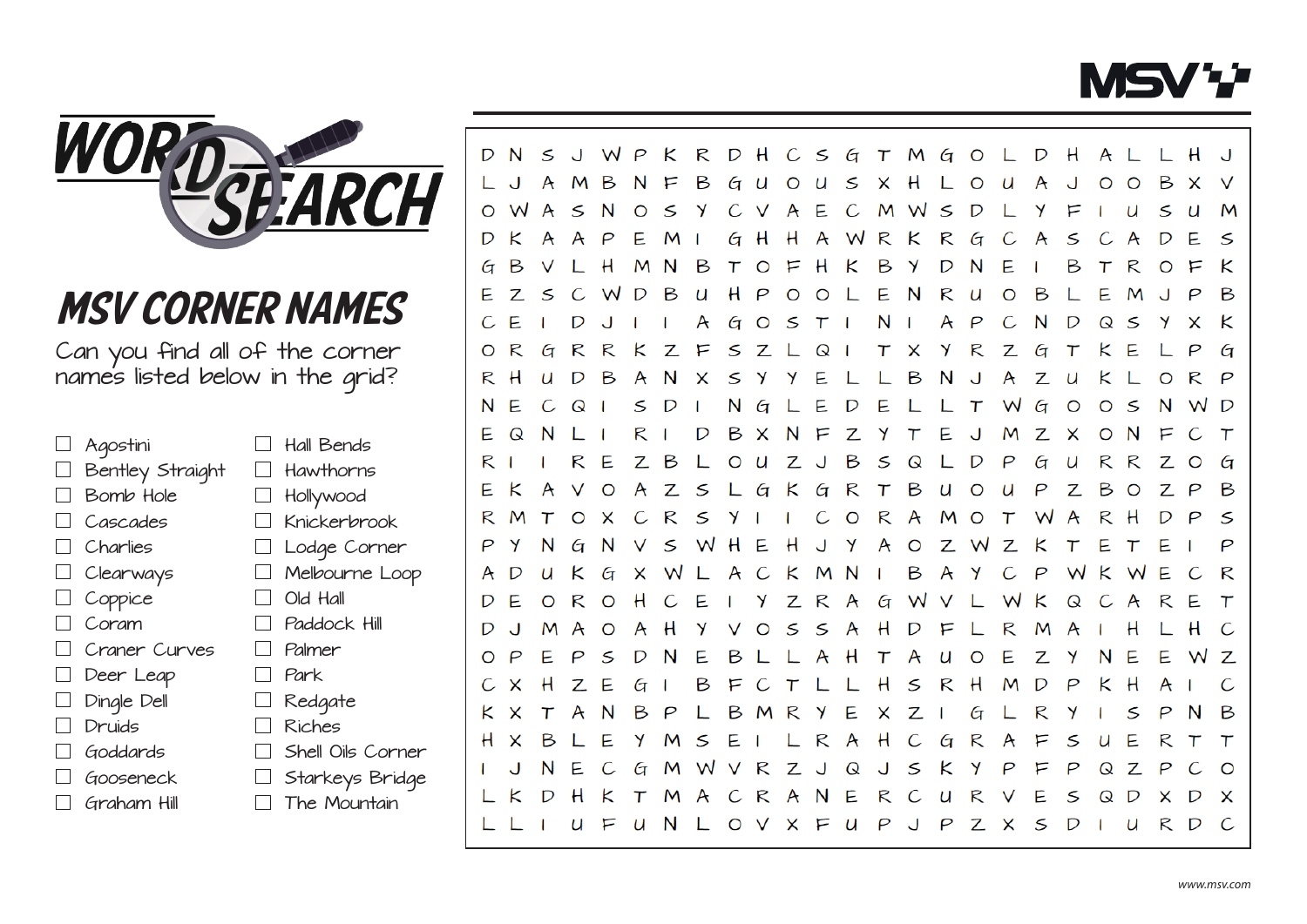



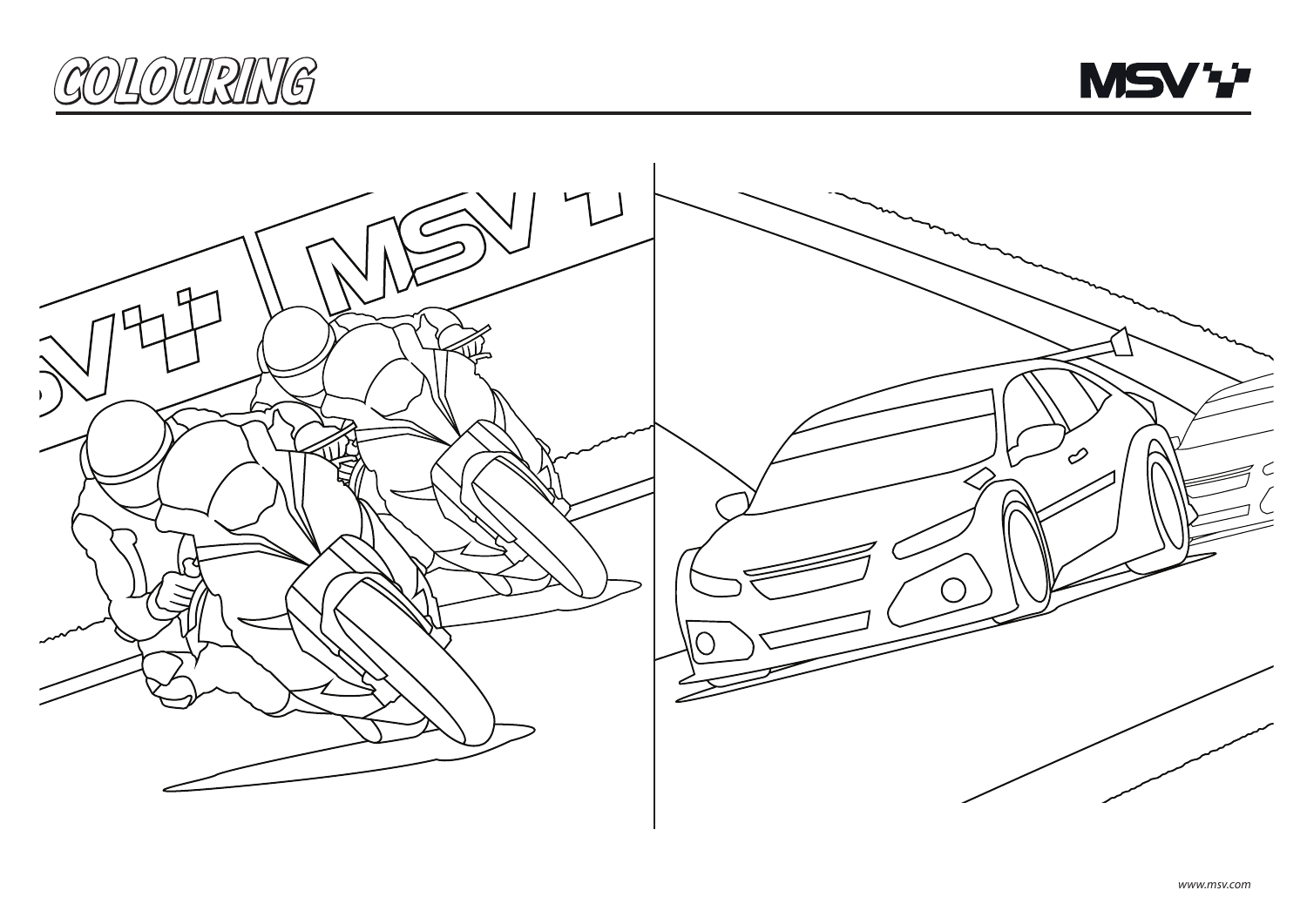





## DOWN

- 2. Driving behind a competitor to gain 'clean air'/speed advantage
- 3. Where competitors start in a reverse order  $3. \text{ VVHEI}$
- 4. The force holding the car on track  $4.7<sub>1.1</sub>$ 6. The starting lineup of competitors
	- 8. The inside of a corner
- ain 'clean air'/speed advantage 1. When the rear wheels of a car break out from the racing line through a corner
	- 5. Passing another competitor
	- 6. The starting lineup of competitors
	- 7. A sharp double bend in a circuit
		- 9. Area of tarmac separating the track from the infield
		- 10. A lane, next to the race track, where the garages are located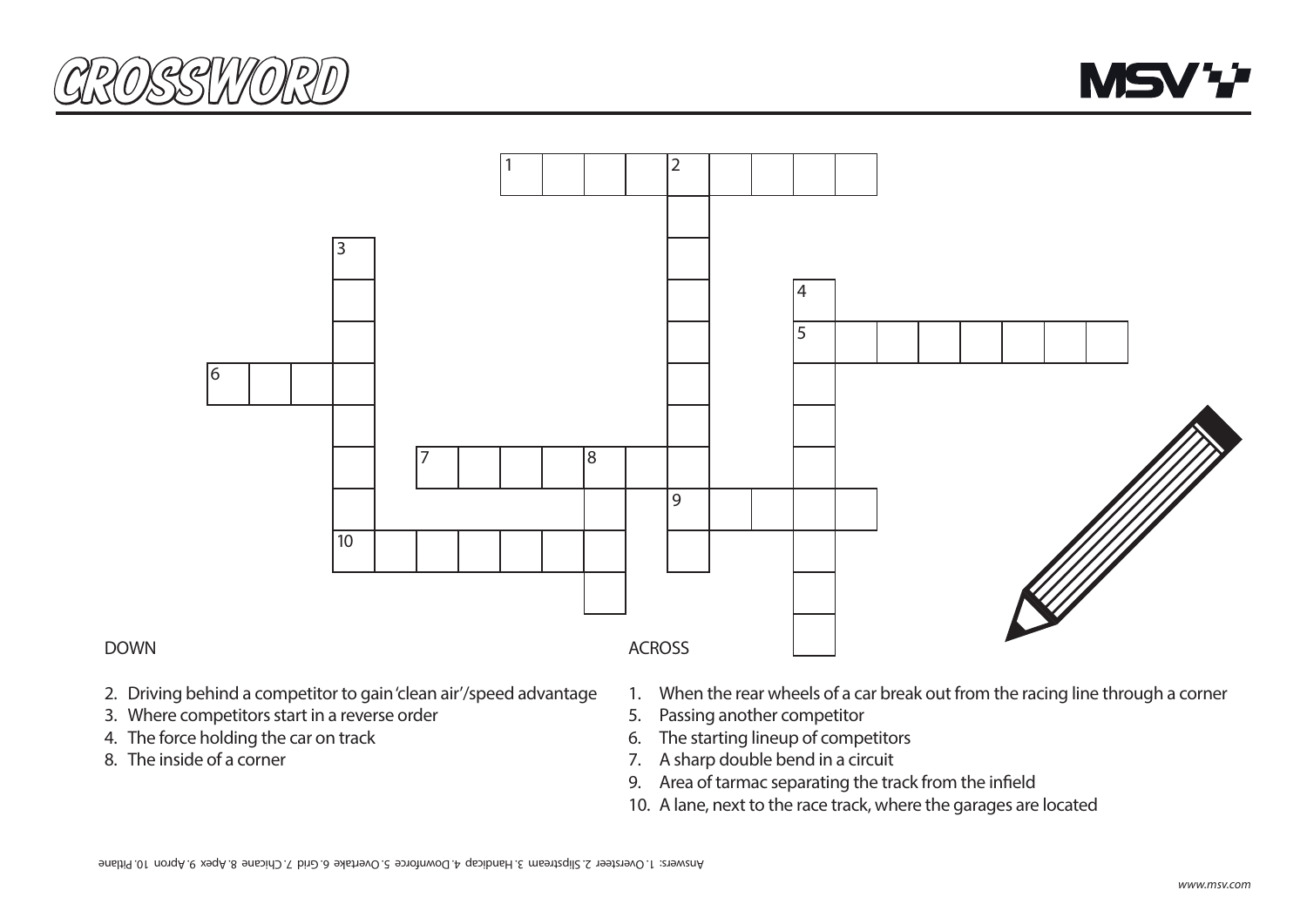![](_page_5_Picture_0.jpeg)

![](_page_5_Picture_1.jpeg)

**.1 .2**

**.213 .212.211 .210 .209 .208 .214**

**.215**